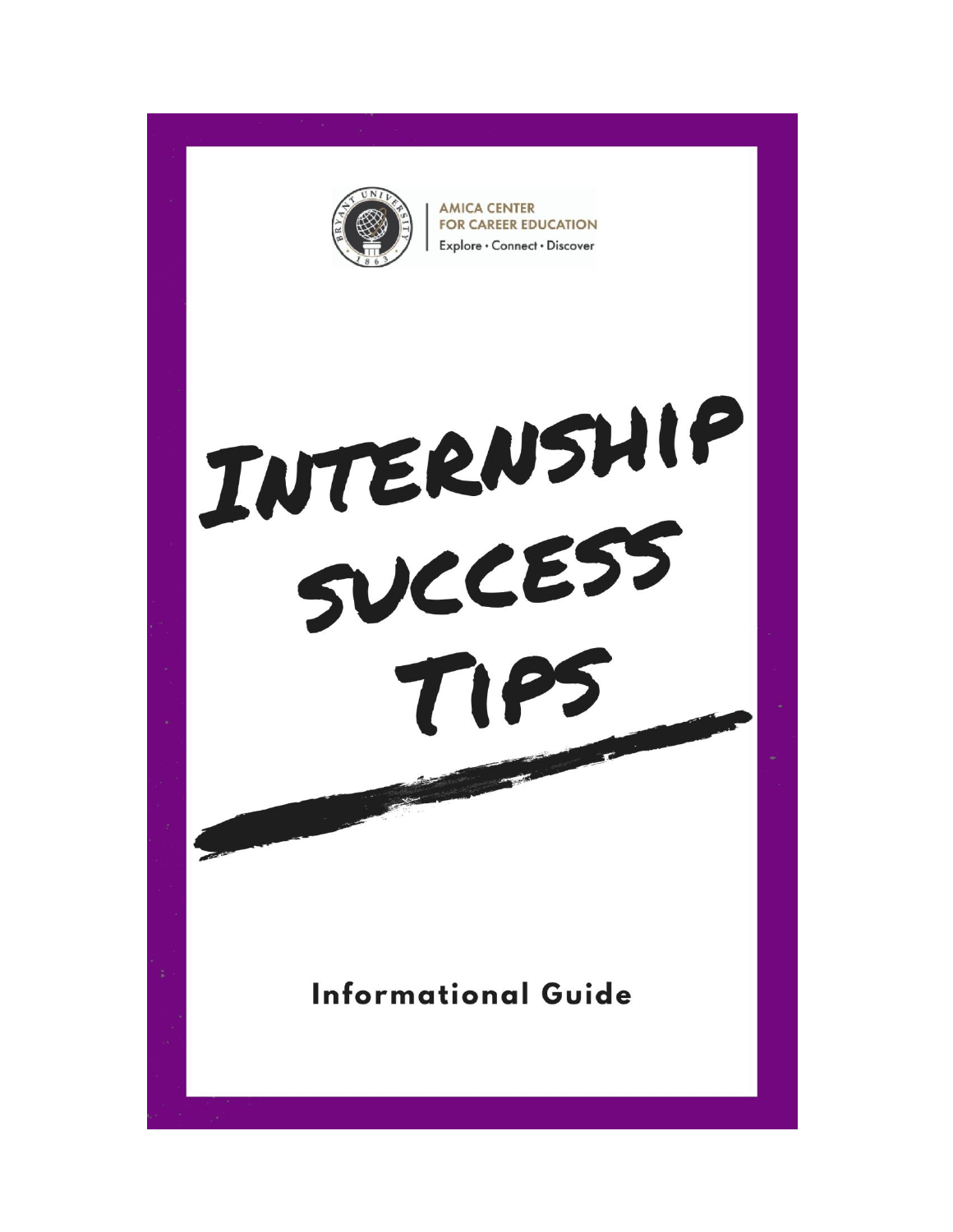# **Key Items to Remember**

**Your internship is like an extended interview:** The initial interview isn't the only time you should want to impress your employer! Your behavior and performance are consistently noted, just like during a regular employee's probation period (which is usually the first six months of employment). Conduct yourself professionally throughout your internship as you would during a traditional interview.

**Time management:** Arriving on time and prepared is only the beginning. You'll also have to manage your workload. Organization is key to prioritizing your tasks and timeline, so find a system that works for you – use a planner, lists, etc. Would you prefer a hard copy or electronic system? Your supervisor should also have a system (either formal or informal) of regularly checking in. Perhaps it's a weekly meeting or debriefs of your work upon completion. This will help you stay on track. If you think you might not be able to meet a deadline, do not wait until the last minute to communicate this to your supervisor. Keep your supervisor informed!

**Understand the task:** Before beginning a task or project, make sure you understand the instructions. Listen carefully and jot down notes so you don't forget important details. If you're unclear, repeat back the instructions. This gives your supervisor an opportunity to clarify so that you know what is expected.

**Enthusiasm:** Tackle every project – big and small – with a can-do attitude. It is not uncommon for interns to start out with easier tasks or smaller projects. Demonstrating your capability and a positive attitude will result in increasingly challenging projects!

**Ask and offer:** Interns are not expected to be experts; they are expected to have questions! Asking thoughtful questions shows that you are genuinely interested. As a newcomer, you bring a fresh perspective, so your input is also valuable. Offering relevant ideas and solutions demonstrates problem solving and creativity.

**Feedback is your friend:** Feedback is *critical* to learning and growing as a professional. In fact, asking for feedback shows your supervisor that you are willing to learn and improve. Listen carefully to the feedback you receive from your supervisor and coworkers, and use it to your advantage. Consider how you might improve or do things differently. Chances are, the next time you encounter a similar task, you'll feel more confident and will do even better for having received the previous feedback!

**There is no such thing as nothing to do:** If you complete your work ahead of schedule, ask for more. If you feel shy about asking, remember that your supervisor will appreciate that you are proactive and are willing to take on more. If your supervisor is unavailable for the time being, review and revise your current work, ask other employees if they need assistance, or initiate a new productive task to fill in the time gap. For example, examine a current process and consider recommendations for improvement, or conduct internet research to inform an upcoming project or get a better understanding of relevant industry information (competitors, professional associations, etc.) The point is, use "down time" to develop your knowledge and value as an intern.

**Connect with the people around you:** Get to know your coworkers. Ask questions about their roles in the organization. Discuss what excites you about your internship. Genuine connections will propel your learning and make your overall experience more enjoyable.

**You get what you put in.** The overall value of the internship results from the effort you put into it. Your work ethic and attitude will affect your experience. Learn how your work affects the work of other individuals and/or departments. Learn as much as you can about your department, the organization, and the industry. Diligence, enthusiasm and initiative will lead to more challenging projects. In turn, you'll achieve a greater sense of accomplishment when your internship has come to an end.

**The internship ends, but the impact stays with you:** An internship is a temporary experience, but it has a lasting impact: you learn so much about your own interests and capabilities; you gain industry insights and experience in a real-world context; you make connections and grow professionally; you position yourself for future success.

Updated 7.31.19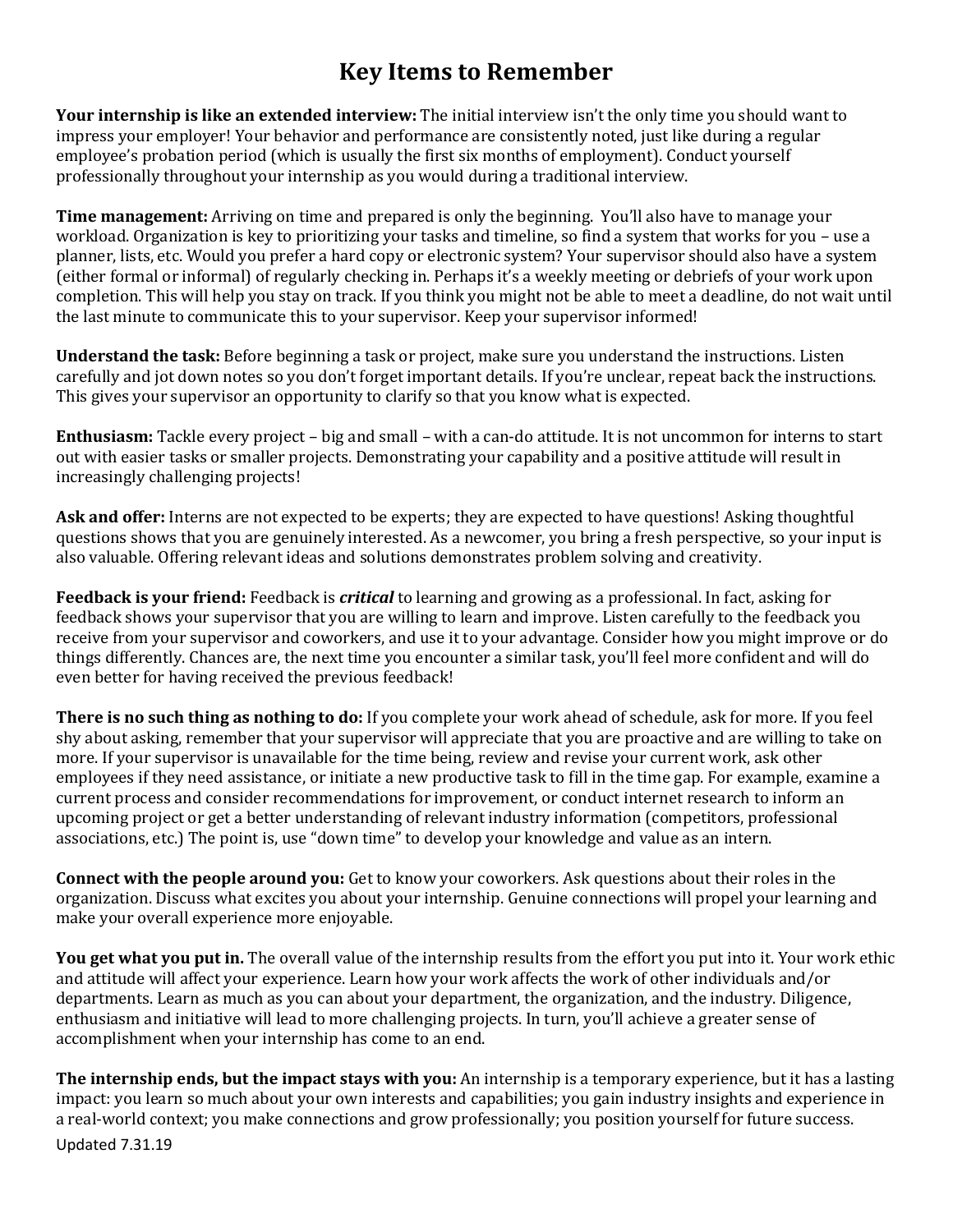# **Etiquette, Do's and Don'ts**

#### **Representation**

Students are expected to represent themselves and Bryant University positively and professionally throughout the internship experience, in alignment with the Amica Center mission and the Bryant Student Code of Conduct [\(https://my.bryant.edu/resources/files/student\\_handbook\\_2018-19.pdf\)](https://my.bryant.edu/resources/files/student_handbook_2018-19.pdf). Inappropriate behavior includes, but is not limited to: harassment, theft, drug and alcohol use, misuse of company equipment, products, services, software, etc.

#### **Use of Office Devices**

- Assume that all activity and correspondence is public:
	- o Do not use company computers, copy/fax machines, etc. for non work-related activities.
	- o It is within your employer's rights to monitor your activity.
- Don't take personal calls on your phone.
- Don't use your personal phone for texts, music, etc.

#### **Email**

- Only use your employer email address for work related correspondence.
- Email subject lines should be concise and directly related to the content of the email
- Use a professional opening. Dear Ms. Smith, Good morning, Greetings, etc.
- Do not use slang or "text lingo"
- Respond to email within 24 hours
- Check for spelling and grammar
- Use and easy to read fonts (like Times New Roman, Arial or Calibri)
- Don't access your personal email while on the job.

### **Phone**

- Answer all calls in a clear and pleasant manner.
- Do not try to multitask while you're on the phone. The caller should have your full attention.
- Keep a pen and paper close by the phone in case you need to take a message.
- If you're not sure how to answer a question, either ask the caller if you can please put them on hold while you find out, or take down the person's name and number and let them know that someone will call back shortly.

### **Calling out sick, Tardiness and Timesheet Documentation**

If you MUST call out or arrive late, DO NOT text or email your supervisor to communicate this (unless your supervisor has specifically instructed you to do so). The acceptable and appropriate protocol is to pick up the phone and call. It should go without saying that tardiness and sick days are to be used for legitimate reasons only. Supervisors are required to track absences. You are also expected to accurately record your arrival and leave times. It is fraudulent to misrepresent these on your timesheets.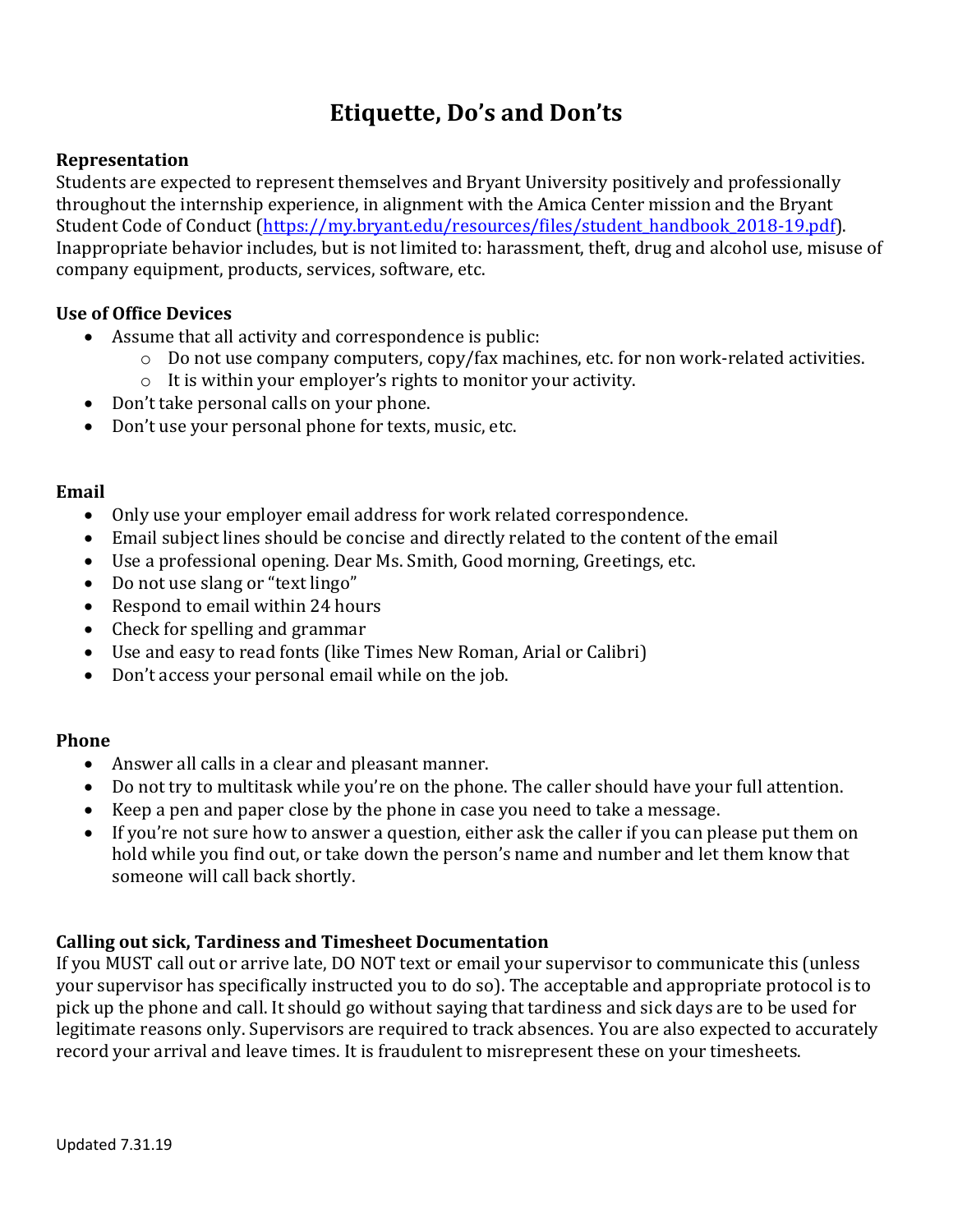## **Cell Phone Usage**

Keep your cell phone on silent mode and in your pocket or purse. If you cannot resist the urge to check it on work time, leave it in your car, dorm room, etc. Even if the organization does not have a strict cell phone policy, it unprofessional and distracting. Personal cell phone usage while on the clock is considered stealing from the company.

## **Office gossip**

Do not participate in conversations that could get you in trouble or damage someone else's reputation. A good rule of thumb is to ask yourself if you would have this conversation in front the person in question. If the answer is 'no,' remove yourself from the conversation. Gossiping can also damage your own reputation.

### **Company Functions**

While you are typically not obligated to attend functions outside of work hours, try to make time for these. It's an opportunity to get to know your coworkers and to show that you're part of the team. It can also be a chance to network with other groups and managers that you don't regularly interact with.

### **Attire**

Dress code varies by organization. If you don't formally learn dress code expectations (through orientation, a welcome packet, etc.), ask your supervisor or someone in Human Resources if you are unclear. Always avoid unprofessional clothing items, like ripped jeans, low-cut shirts and short skirts. A good rule to follow is if you're unsure if a particular outfit is appropriate for your internship – wear something that you know is considered business attire.

# **Concluding your internship: Leave a Lasting Impression!**

Your internship is ending, but this is not the end! This is an *opportunity* to express your appreciation for how the experience helped you grow professionally. Below are tips to help you leave a positive, lasting impression.

## **Written Thank You**

Towards the end of your internship, email your co-workers and your supervisors to thank them for their support in your great internship experience. **Hint:** Consider hand-written thank you cards instead of email! This is more personal and demonstrates your appreciation to a greater extent.

### **Verbal Thank You**

In addition to sending thank you emails or cards, spend your last few days thanking your supervisors and colleagues verbally. Leave your colleagues on a humble, thankful note, and give them a genuine goodbye, keeping the relationship open for your network.

## **References/Recommendation Letters**

Updated 7.31.19 Ask your supervisor and/or colleagues to be a reference for you. You may also ask one of your supervisors who you worked closely with to write a recommendation letter for you (be sure to give them at least two weeks to complete this request).